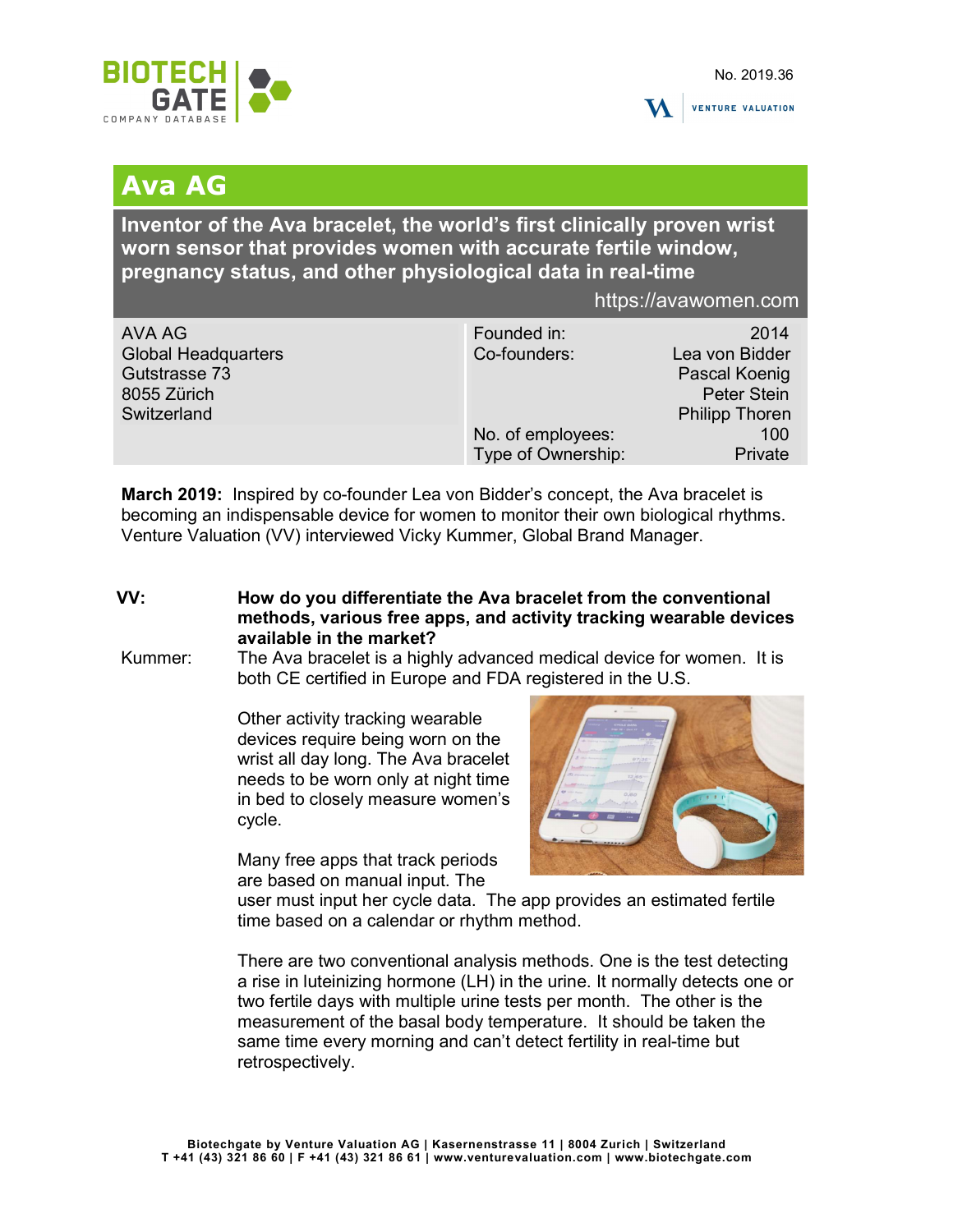



The Ava bracelet is much more sophisticated by analyzing nine physiological parameters. Once it is synced to the user's mobile (iPhone or Android) in the morning, Ava's proprietary algorithm achieves an 89 percent accuracy rate at detecting 5.3 fertile days each cycle in realtime. The Ava bracelet tracks variations in both progesterone and estradiol levels.

## VV: The Ava bracelet measures nine physiological parameters by builtin sensors.

Kummer: Three different sensors are shown below (temperature sensor, accelerometer, and photoplethysmograph). Together, they measure nine physiological parameters: skin temperature, resting pulse, breathing rate, heart rate variability ratio, perfusion, movement, heat loss, sleep, and bioimpedance. The sensors collect three million data points while sleeping.



We keep improving the performance in close collaboration with international researchers in gynecology, obstetrics, reproductive endocrinology, computational science, machine learning, physiology, chronobiology, sensor technologies, data security, and signal processing.

VV: With its U.S. office in San Francisco, you have successfully developed the American market. Ava also has regional offices in Hong Kong, Makati (Philippines), and Belgrade (Serbia). What is your business strategy?

Kummer: Ava's vision is to empower women in the world by leveraging advanced digital technology and medical research. Along with Europe and the U.S., we are actively promoting the Ava bracelet in Asia, particularly China.

> We are pleased to say that the Ava bracelet is sold so far in 36 countries and has helped more than 16,000 women become pregnant, with about 50 new pregnancies per day. These numbers are continually increasing.